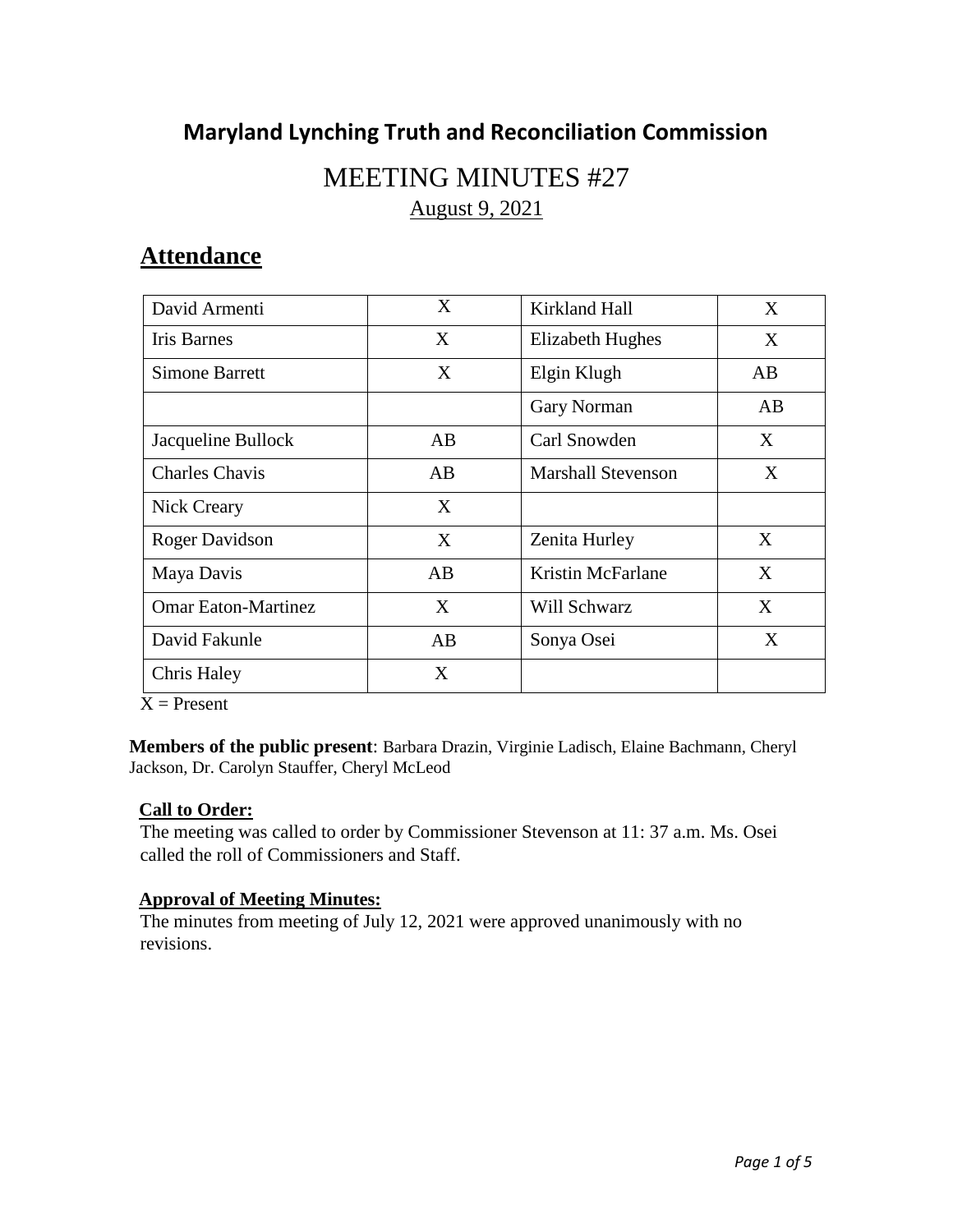### **Public Comments**

- Ms.Virginie Ladisch- International Center for Transitional Justice (ICTJ) Ms. Ladisch communicated that she coordinates with the Allegany County Truth and Reconciliation Commission.
- **Allegany County Updates via Ms. Ladisch** Ms. Ladisch is working with the Allegany County Truth and Reconciliation Commission to prepare for county hearing in October. After reviewing template with the Allegany County TRC, there was discussion.
- **First question**: To what extent is the vision for hearings to be spontaneous or planned or be scripted? Is it an open forum or a process of interviewing for oral histories?
- **Second Question:** To what extent are we hearing from the public? Will there be an open public conversation or are they limitations?
- **Third Question**: Will public officials from state institutions be invited? As expert witnesses? Health sector representative? Or representatives that were responsible.

**Response**: There are members within MD LTRC working to create list of invitation of officials to invite to hearings.

- The Allegany TRC wanted to discuss if there was consideration about the Reconciliation hearings as a community event. A tentative schedule could include: Friday evenings and all day Saturday. The idea for this concept would be more of a community event. There was discussion of possibly inviting youth to do performances and ending ritual?
- **Outreach-** How do we make sure to get the word out by ACL TRC?
- Participation Agreement- The Allegany County TRC they would like ensure there is an effective process to encourage community engagement.
- MD LTRC legal counsel will review Participation agreement created by Allegany TRC. This document should be discussed and reviewed at the next Logistics committee meeting. This request may be to be expedited.
- **Hearing Location Option:** The Emmanuel Church in Allegany County (16 Washington St, Cumberland, MD 21502) is a venue with large space. If location is used, there will need to be a backup plan if COVID-19 gets worse. There may be potential for an outdoor or hybrid event.
- Commissioner Snowden- It may be a good recommendation to request a small presentation from the jurisdiction and courts of how to give clarity and perspective to the events that have occurred in the past. This would allow the perspective from the local legislations. This may be an action for the Logistics committee to request to have presentation sent from appropriate entities.
- There was concern from ACL TRC about police protection and at a state level.
- There are funds within the DOJ grant obtained by MD LTRC allotted for security for 13 3-hour meetings from the DOJ grant. There is conversation about seeking assistance from State legislations regarding security.